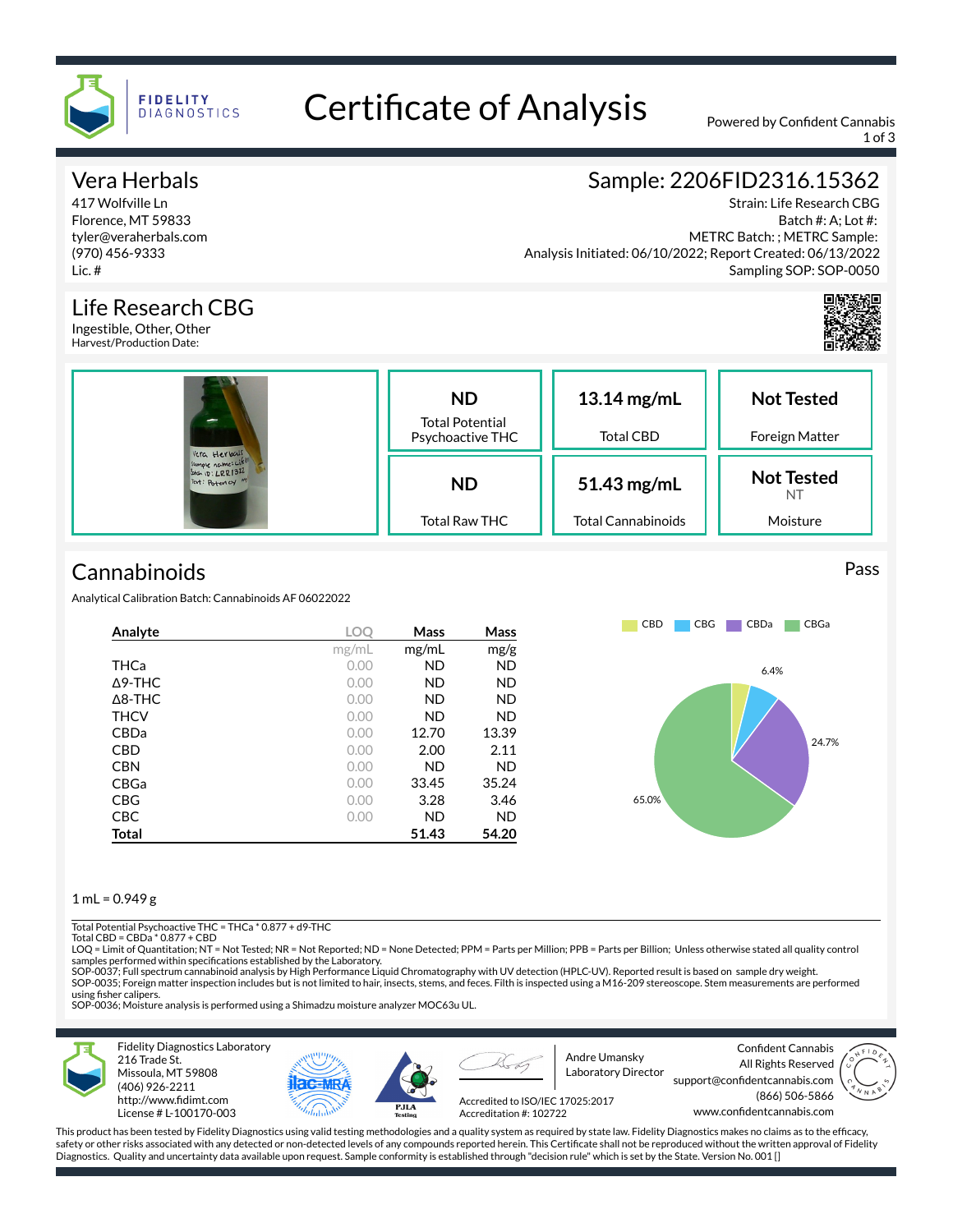

# Certificate of Analysis Powered by Confident Cannabis

2 of 3

## Vera Herbals

417 Wolfville Ln Florence, MT 59833 tyler@veraherbals.com (970) 456-9333 Lic. #

## Sample: 2206FID2316.15362

Strain: Life Research CBG Batch #: A; Lot #: Analysis Initiated: 06/10/2022; Report Created: 06/13/2022 METRC Batch: ; METRC Sample: Sampling SOP: SOP-0050



Life Research CBG Ingestible, Other, Other Harvest/Production Date:

**Analyte LOQ Mass Mass**

# Primary Aromas

LOQ = Limit of Quantitation; NT = Not Tested; NR = Not Reported; ND = None Detected; PPM = Parts per Million; PPB = Parts per Billion; The reported result is based on a sample weight with the applicable moisture content for that sample; Unless otherwise stated all quality control samples performed within specifications established by the Laboratory SOP-0044; Terpenoid profile screen is performed using a Thermo Scientific TRACE 1300 Gas Chromatography instrument equipped with a Flame Ionization Detector (GC-FID). Fidelity Diagnostics Laboratory Confident Cannabis 216 Trade St. Andre Umansky All Rights Reserved Laboratory Director Missoula, MT 59808 support@confidentcannabis.com (406) 926-2211 (866) 506-5866 http://www.fidimt.com Accredited to ISO/IEC 17025:2017  $PJL/$ www.confidentcannabis.com License # L-100170-003 Accreditation #: 102722

This product has been tested by Fidelity Diagnostics using valid testing methodologies and a quality system as required by state law. Fidelity Diagnostics makes no claims as to the efficacy, safety or other risks associated with any detected or non-detected levels of any compounds reported herein. This Certificate shall not be reproduced without the written approval of Fidelity Diagnostics. Quality and uncertainty data available upon request. Sample conformity is established through "decision rule" which is set by the State. Version No. 001 []

**Terpenes** Analytical Calibration Batch: